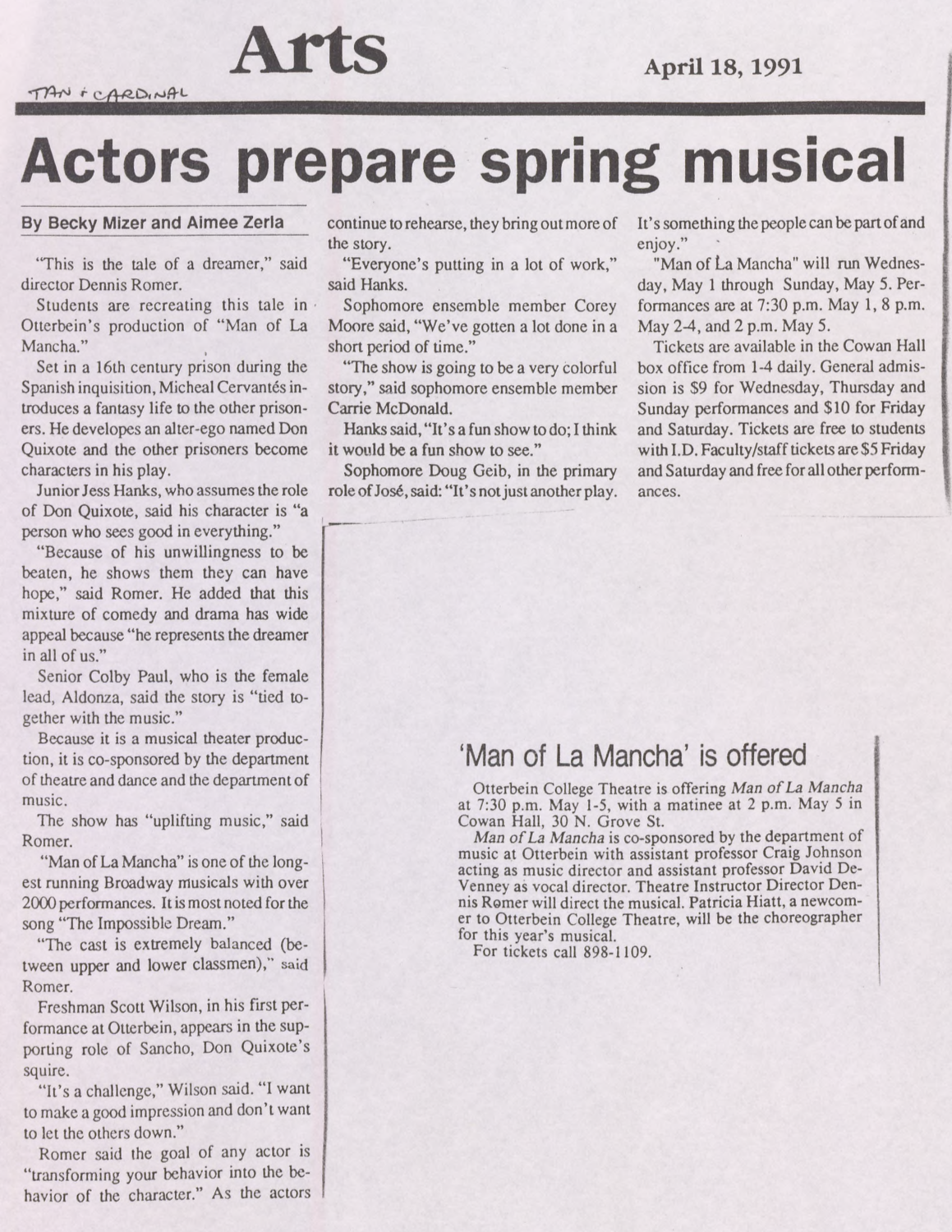

## **'La** *Mancha' starts Wednesday*

**Otterbein College Theatre presents the classic musical "Man of La Mancha" from Wednesday through May 5. The opening night performance Is at 7:30 p.m., the Sunday matinee is at 2 p.m. and all other performances begin at 8 p.m. in Cowan Hall, 30 N. Grove St. Senior Colby Paul, left, plays the raucous bar maid Aldonza gazing at the errant knight Don Quixote, played by junior Jess Hanks. For tickets and more information call 898-1109 from <sup>1</sup> to 4:30 p.m. weekdays.**